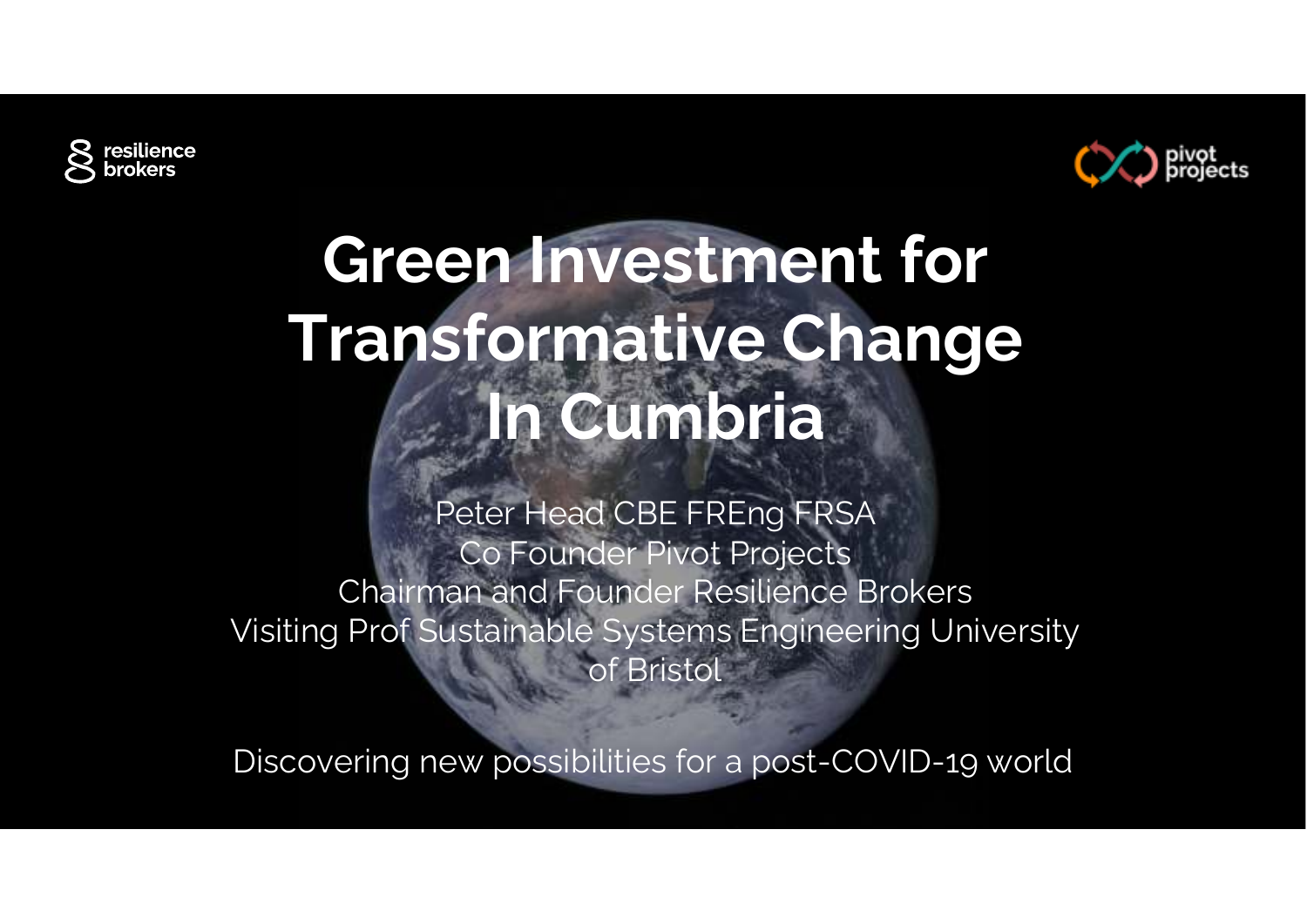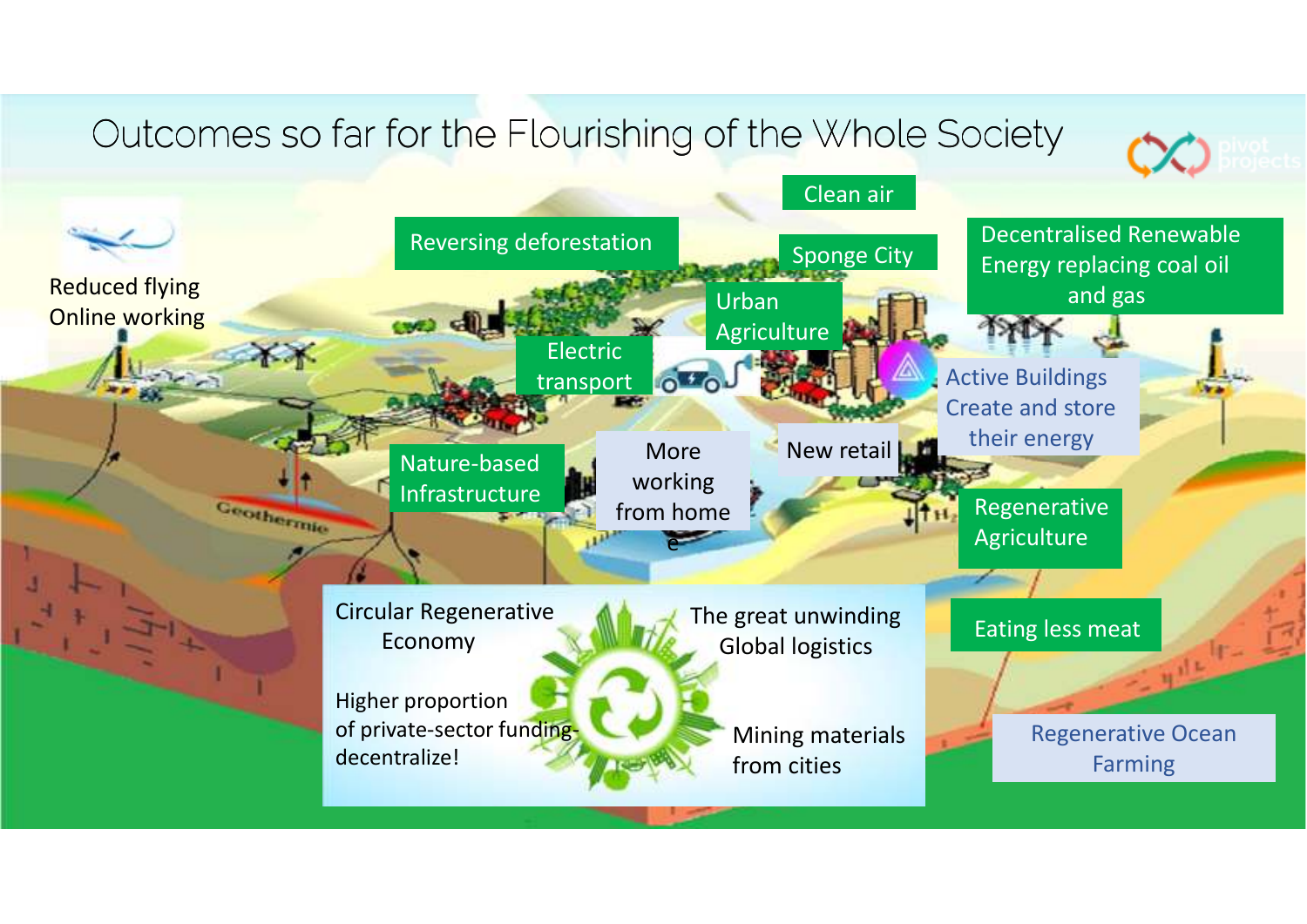#### The system of community life

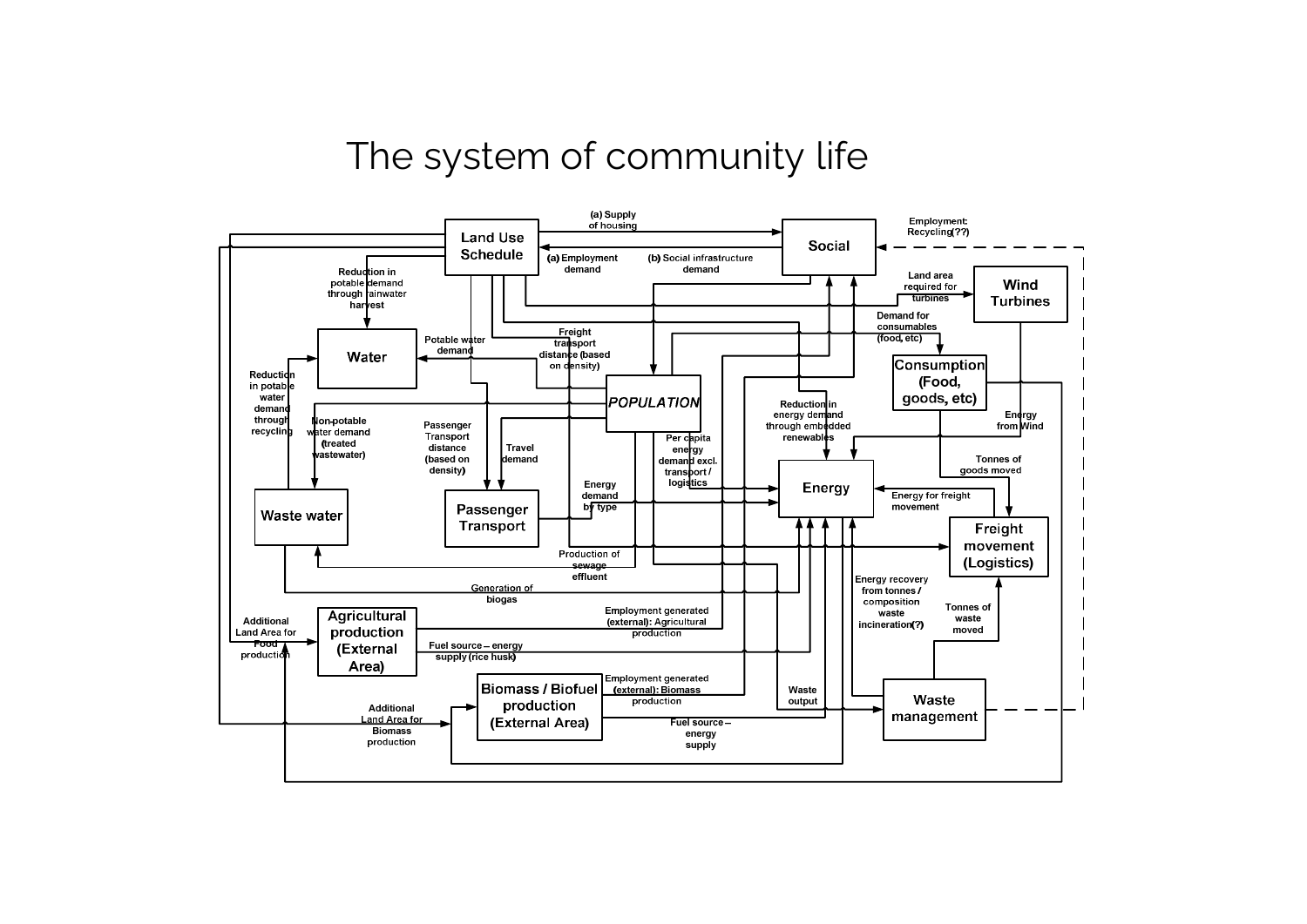Regenerative Agriculture and urban-rural resource sharing water , energy, compost, nutrients, food



Eco-City Configuration: Sustainable Rural-Urban Linkage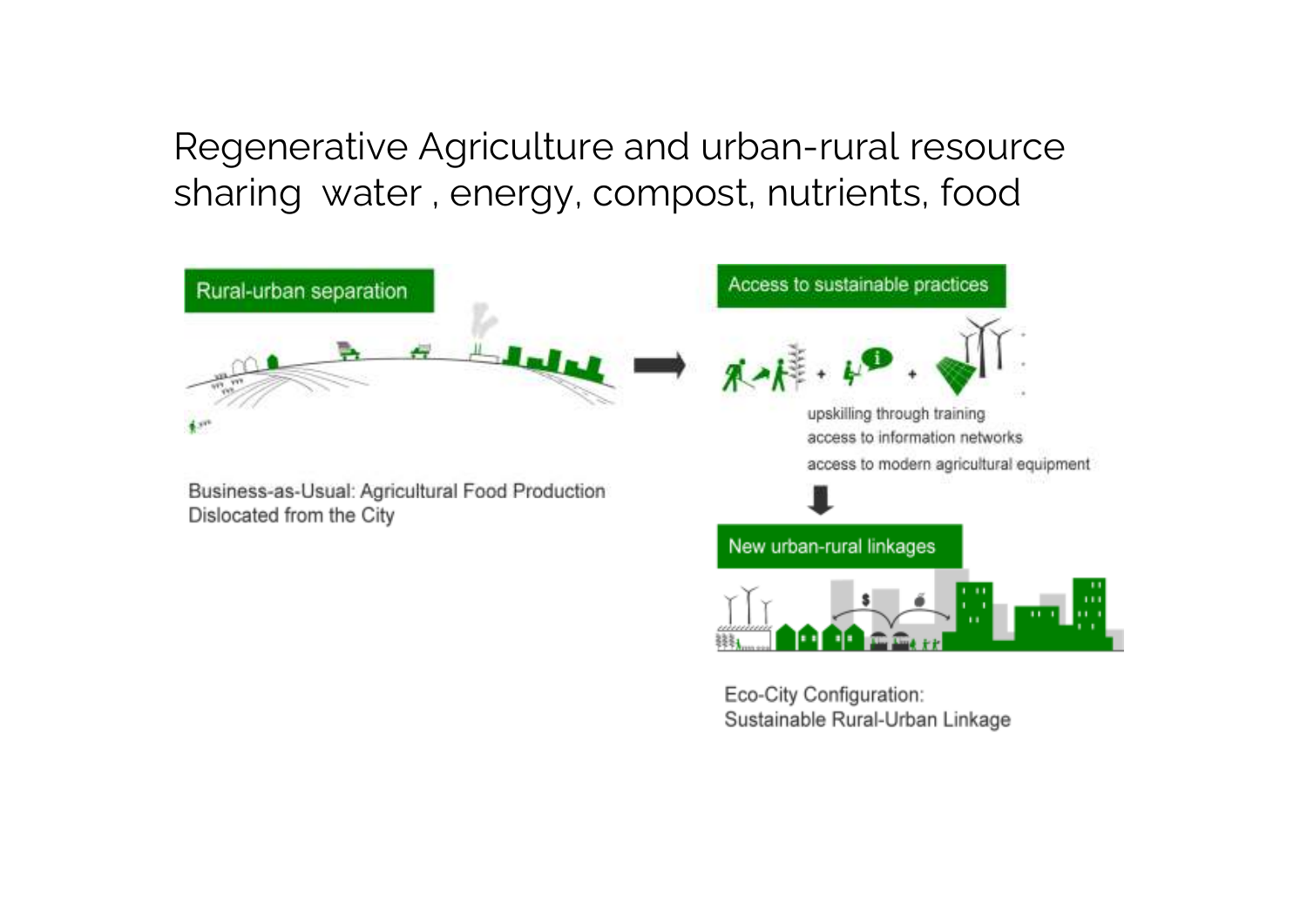#### 7 Big innovation examples and associated new business models

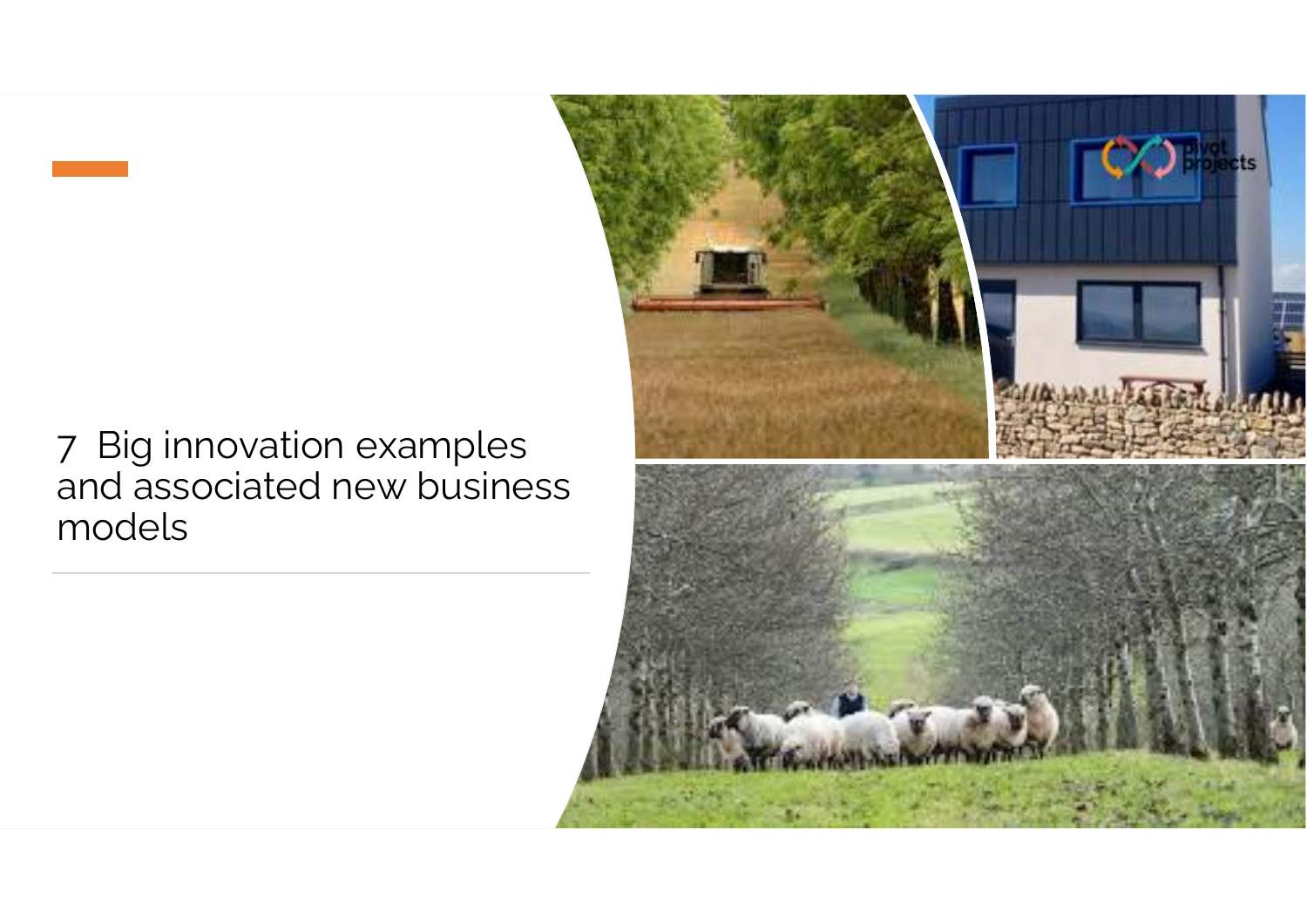



Silvopastoral







#### 1. Agro-forestry to sequester carbon, diversify production, prevent soil loss, mitigate flooding.



Silvoarable



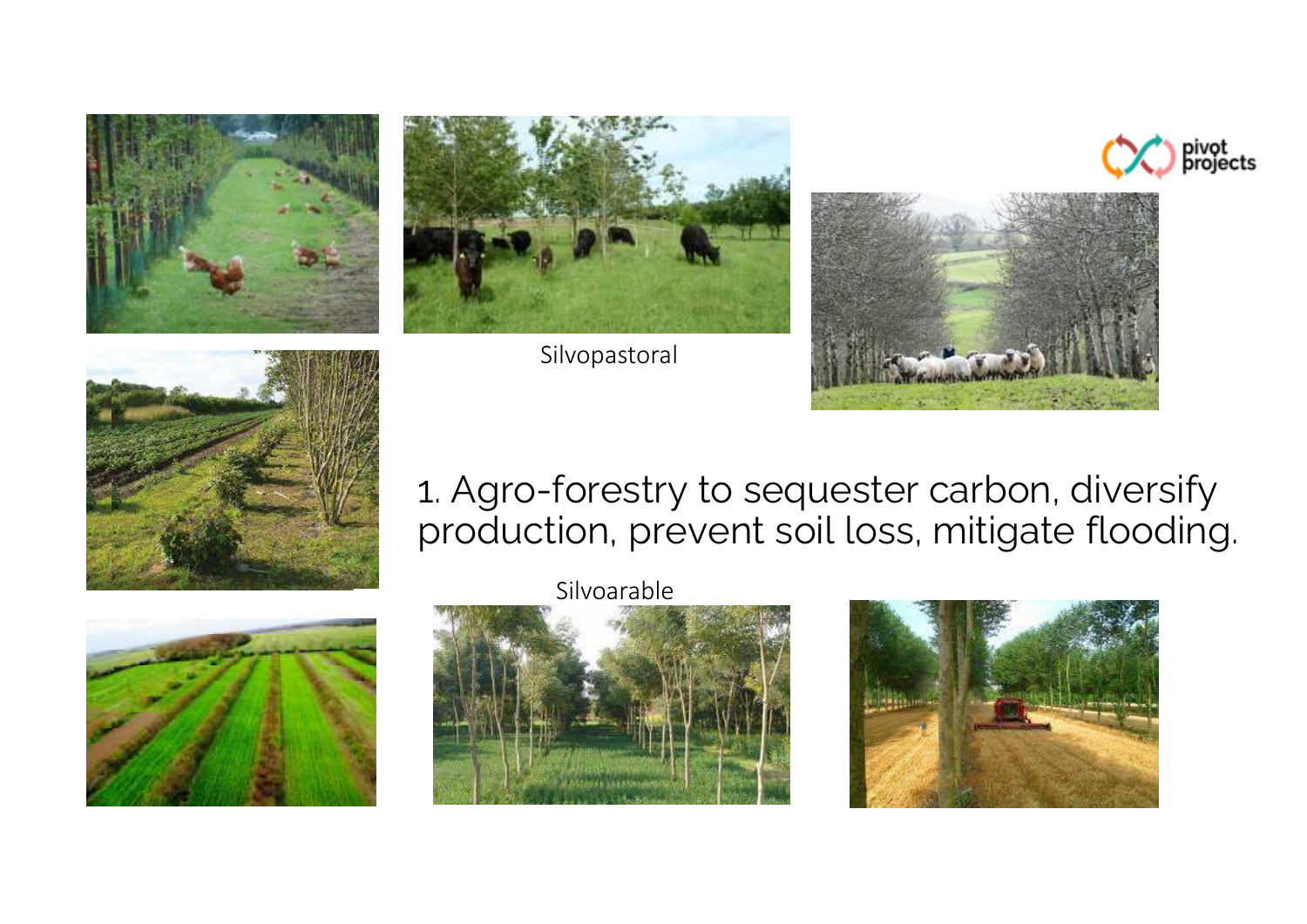2. Fertiliser replacement Bion which activates electromagnetic bio-structures & uses local materials











- Reflects or absorbs solar energy by extra 85%
- Reduces or increases soil surface temp by 50%
- Reduces loss of water, greenhouse gas emissions andnutrients. Supports sequestration.
- Increases crop production
- Reduces growing period for potatoes by 35%
- -Increases crop production by up to 250%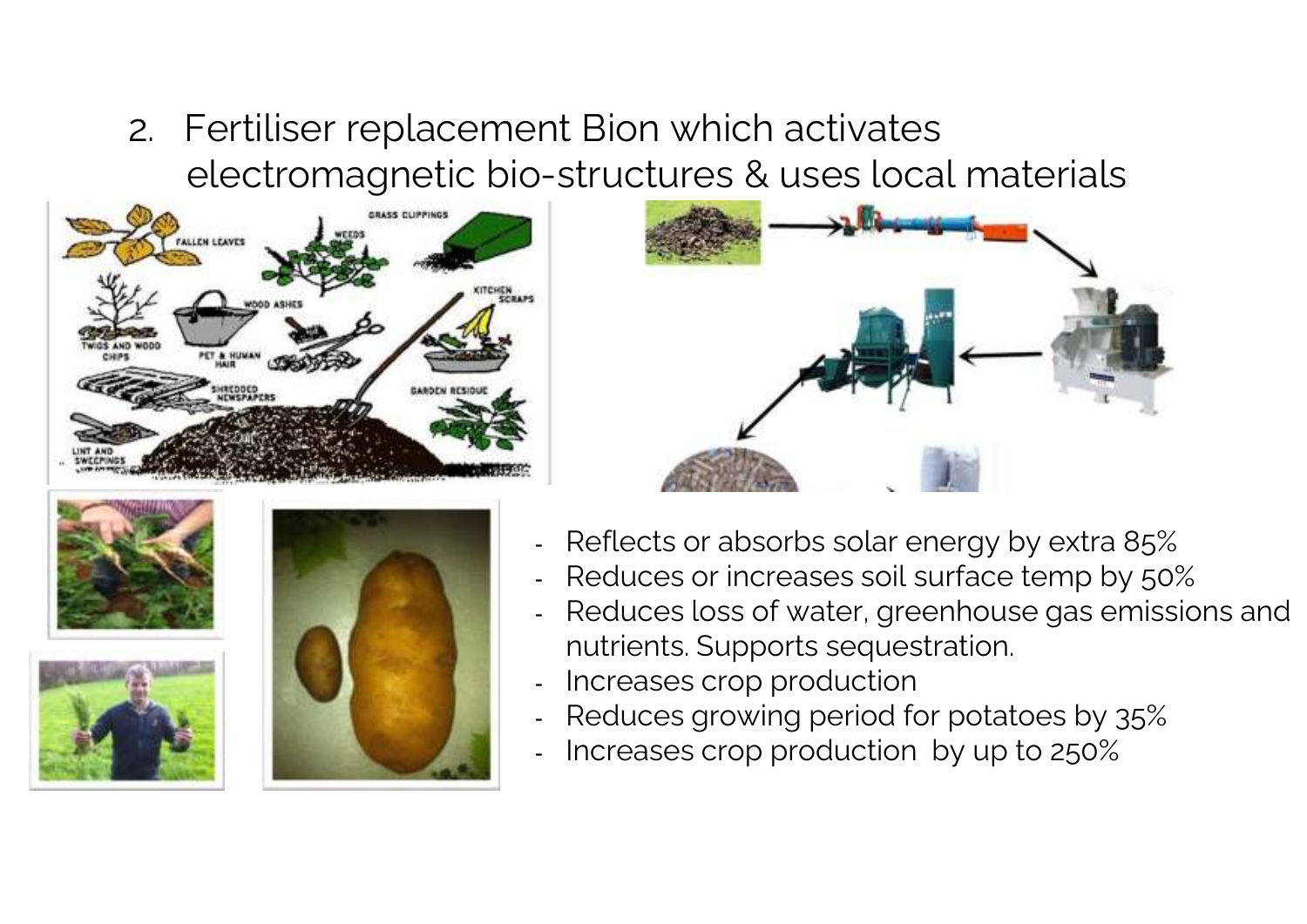## 3. Agri-voltaics

## Potential increased crop yield (lower transpiration) plus revenue from solar energy







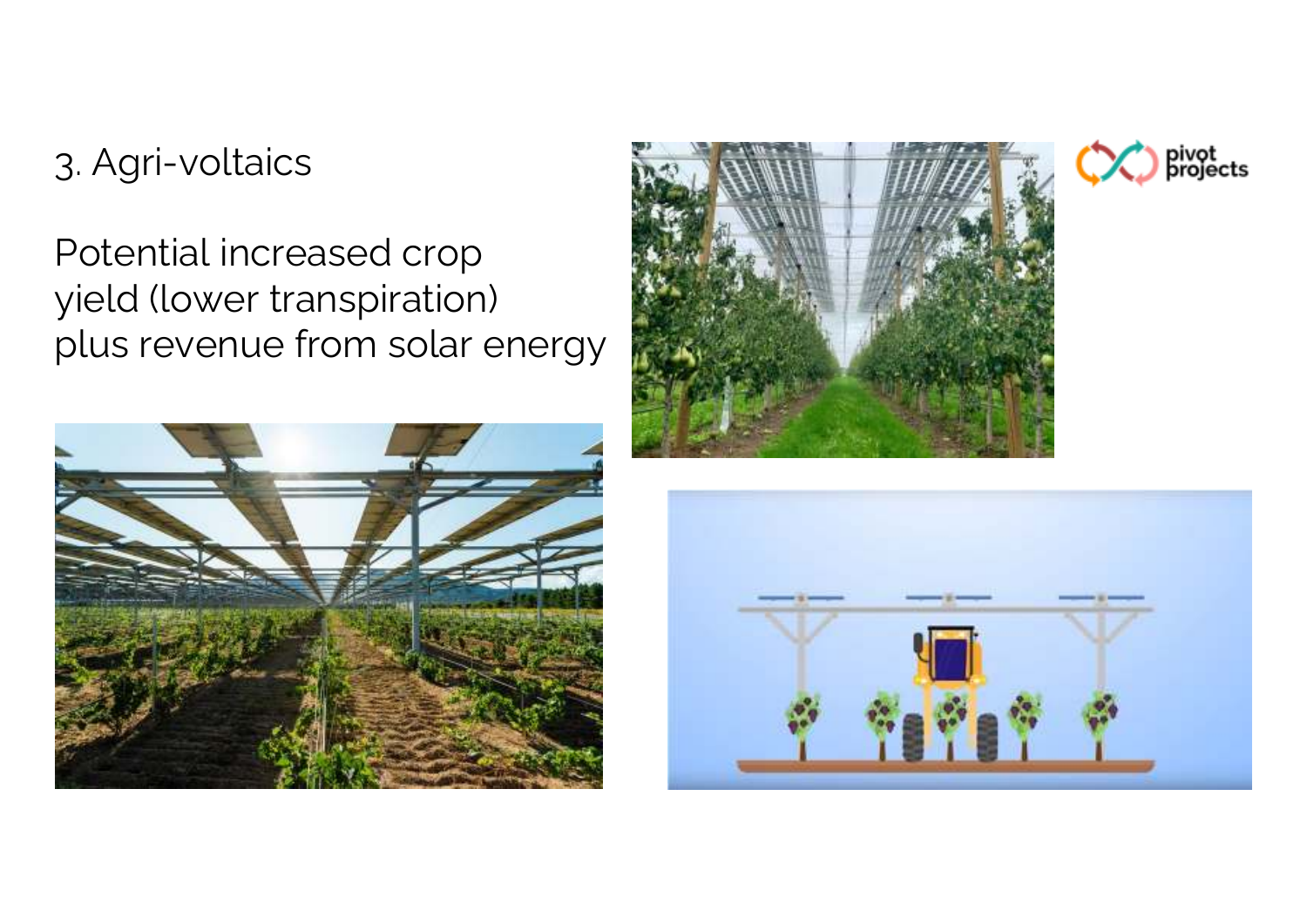### 4. Energy from waste and nutrient recycling

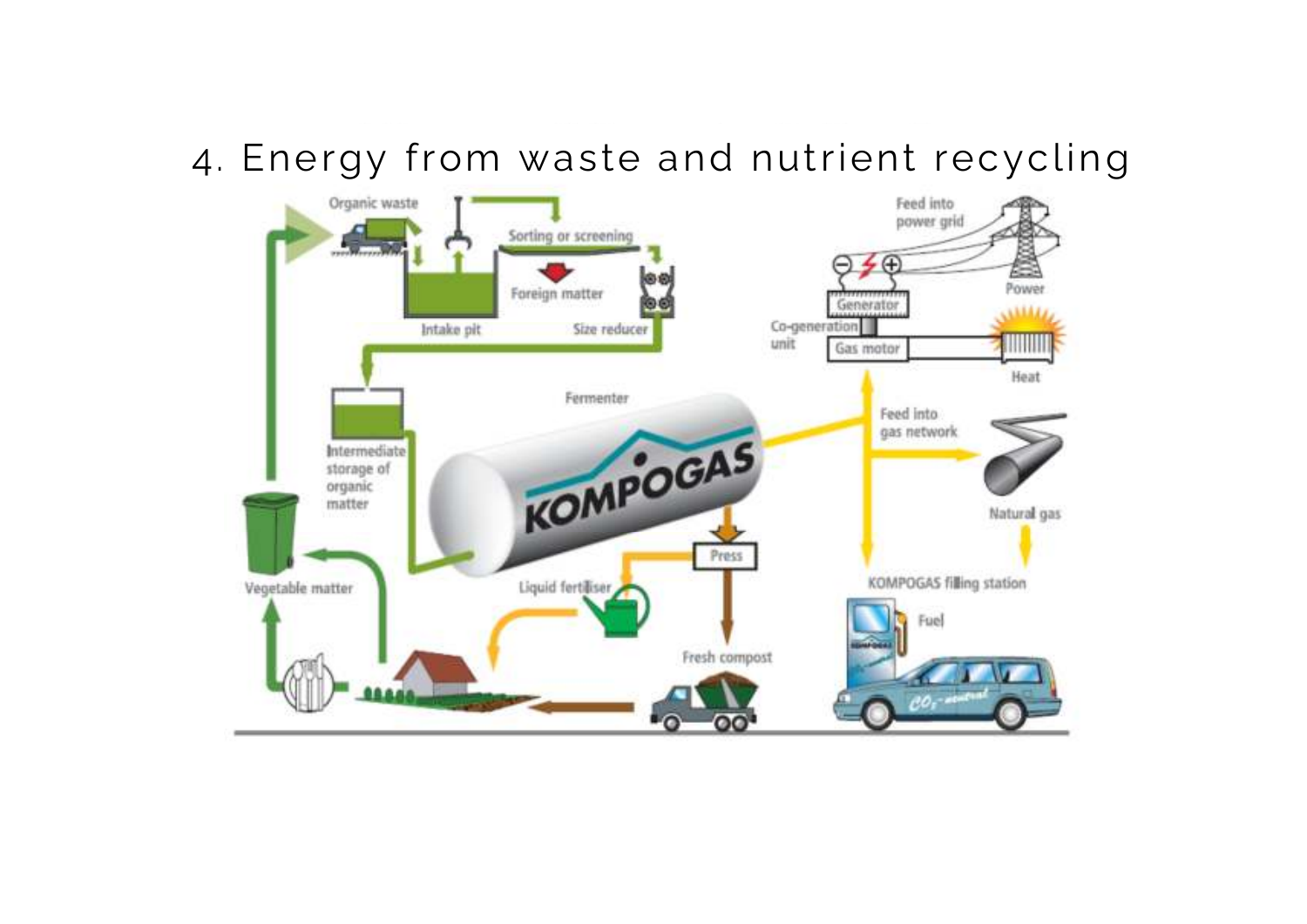#### 5. New business models



Global market potential of 4Gigaton CO2 sequestered in soils is \$60billion per year, maybe \$20-30millionper year in UK



Indigo Agriculture, a Boston-based agritech start-up, will start paying farmers to store carbon in soil, as it seeks to spur a novel market that could help address climatechange.

Indigo said it hoped to sign up more than 3,000 growers, covering more than 1m acres this year.

They will be paid \$15 for every tonne of carbon dioxide that is stored underground.

It plans to sell the carbon credits that can offset a company's inherent emissions to the food and agriculture sector.

Farming practices such as minimal tilling of the soil when planting, planting cover crops in-between main crops, and crop rotation are all considered.

https://www.ft.com/content/83c1da2a-8c70-11e9-a1c1-51bf8f989972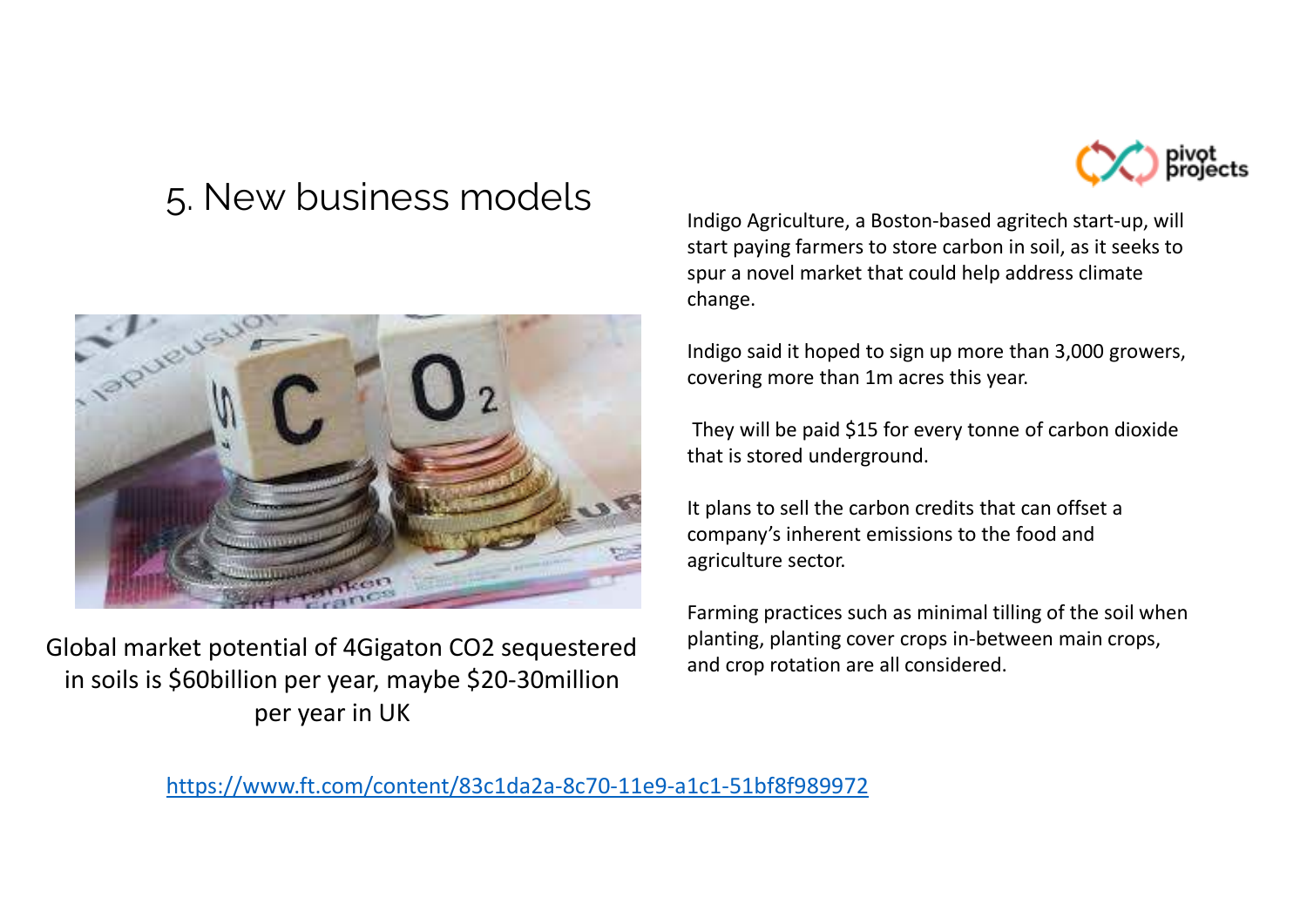



6. Buildings as Power Stations Retrofit and New Build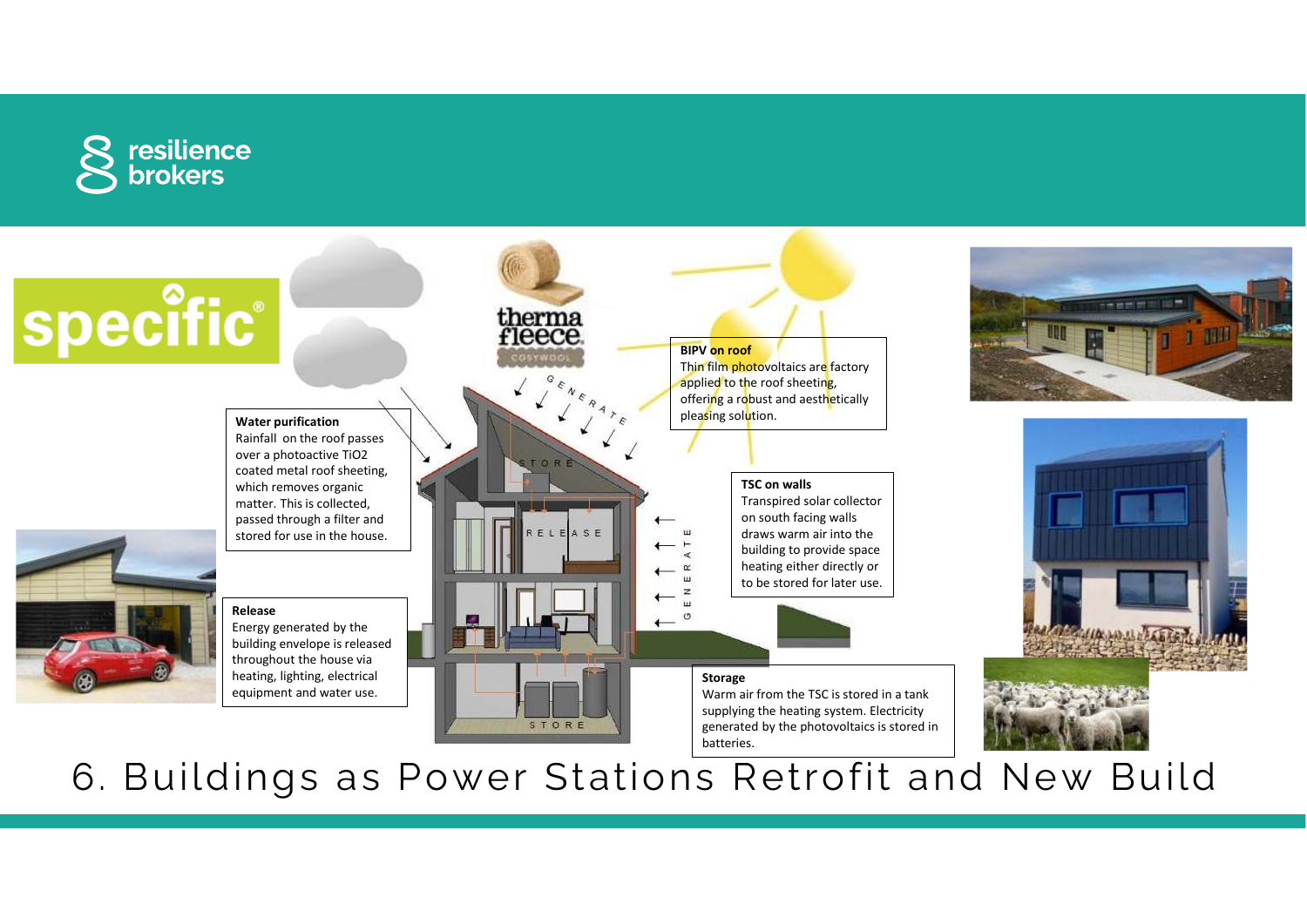

## 7. De-centralized energy systems



**Building Energy Systems** 

- **Decentralized Energy Systems**  $\bullet$
- **Building Efficiency**
- **Energy management**
- **Storage systems** ٠



- **Energy hub**
- Multi-energy grids
- Network convergence
- **Retrofitting strategies** ٠





- **Technology integration** ۰
- **Operational schemes** ٠

EMPA.ch